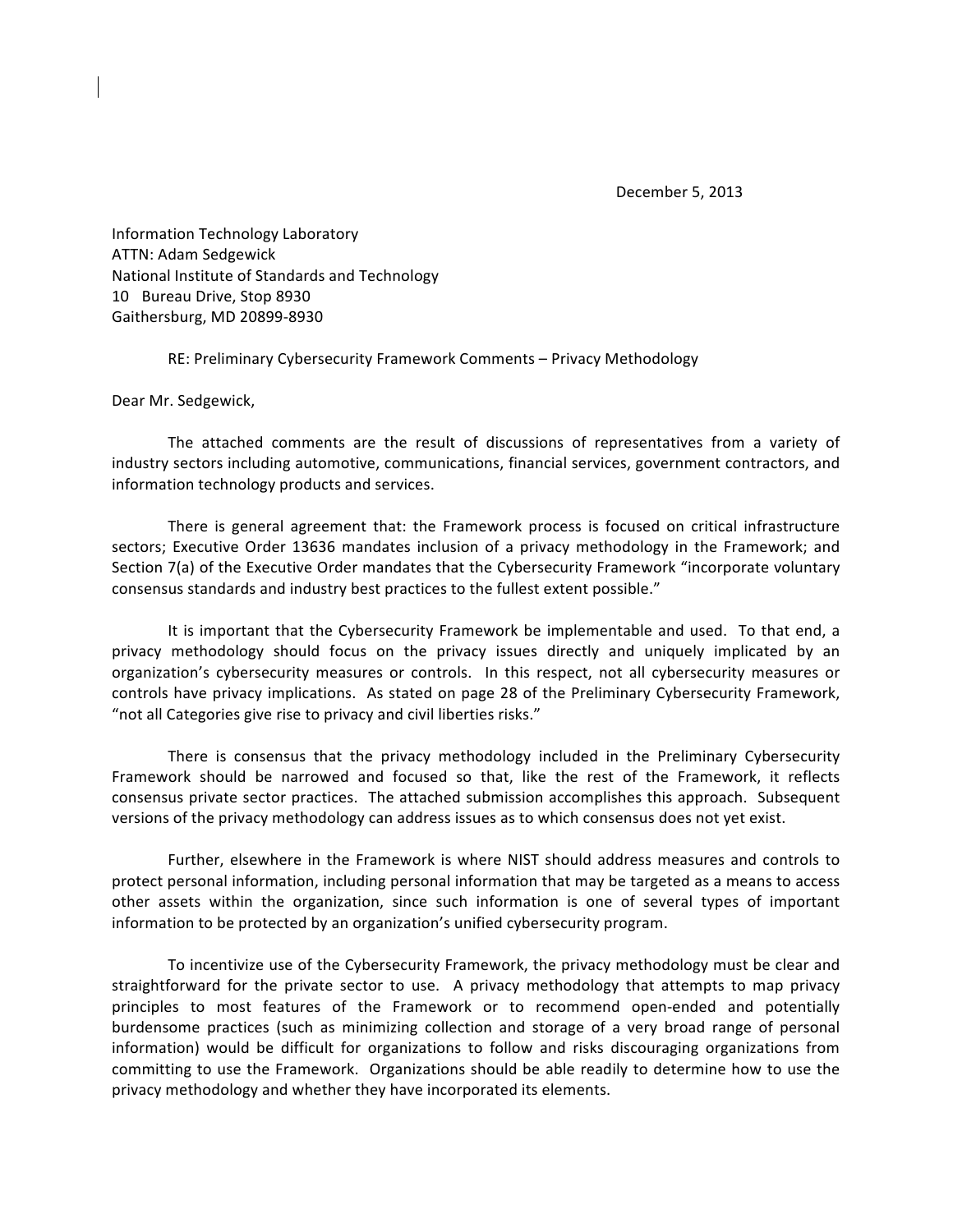Finally, the privacy methodology should not overstate the availability or applicability of existing standards, given the degree to which this field is dynamic and requires innovation. It would chill use of the Framework for the privacy methodology to include the Fair Information Practice Principles (FIPPs) as applied to cybersecurity given the lack of consensus private sector standards in this regard. As stated on page 39 of the Preliminary Cybersecurity Framework, "There are few identifiable standards or best practices to mitigate the impact of cybersecurity activities o individuals' privacy ...."

Thank you for the opportunity to provide input into this process.

Harriet Pearson

Harriet P. Pearson Partner Hogan Lovells US LLP 55 13<sup>th</sup> Street, NW Washington, D.C. 20004

harriet.pearson@hoganlovells.com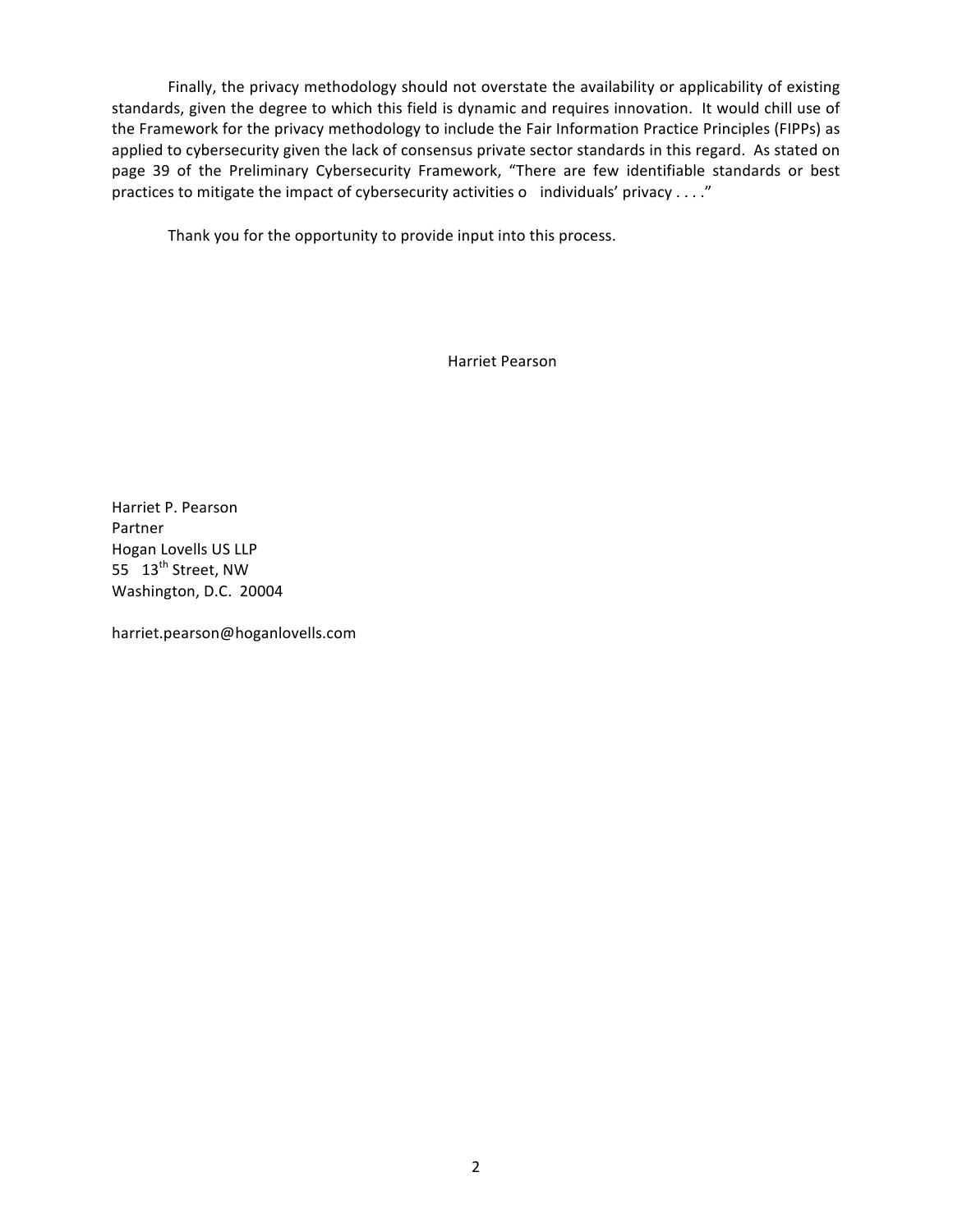**Attachment**

**Alternative Methodology to Protect Privacy for a Cybersecurity Program**